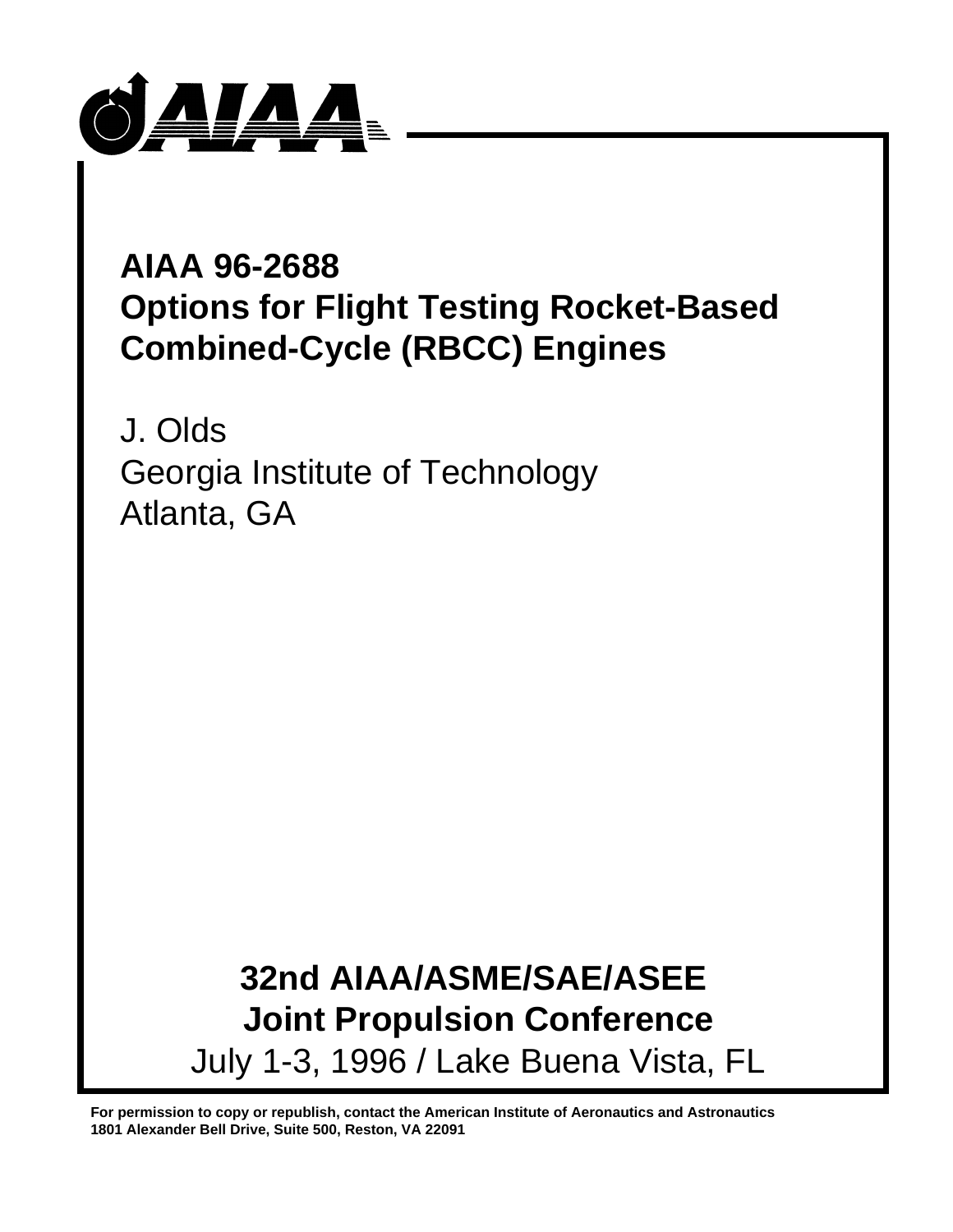# **Options for Flight Testing Rocket-Based Combined-Cycle (RBCC) Engines**

Dr. John R. Olds† Aerospace Systems Design Laboratory School of Aerospace Engineering Georgia Institute of Technology, Atlanta, GA 30332-0150

# **ABSTRACT**

While NASA's current next-generation launch vehicle research has largely focused on advanced allrocket single-stage-to-orbit vehicles (i.e. the X-33 and it's RLV operational follow-on), some attention is being given to advanced propulsion concepts suitable for "next-generation-and-a-half" vehicles. Rocketbased combined-cycle (RBCC) engines combining rocket and airbreathing elements are one candidate concept. Preliminary RBCC engine development was undertaken by the United States in the 1960's. However, additional ground and flight research is required to bring the engine to technological maturity.

This paper presents two options for flight testing early versions of the RBCC ejector scramjet engine. The first option mounts a single RBCC engine module to the X-34 air-launched technology testbed for test flights up to about Mach 6.4. The second option links RBCC engine testing to the simultaneous development of a small-payload (220 lb.) two-stage-to-orbit operational vehicle in the Bantam payload class. This launcher/testbed concept has been dubbed the W vehicle. The W vehicle can also serve as an early ejector ramjet RBCC launcher (albeit at a lower payload).

To complement current RBCC ground testing efforts, both flight test engines will use earth-storable propellants for their RBCC rocket primaries and hydrocarbon fuel for their airbreathing modes. Performance and vehicle sizing results are presented for both options.

\_\_\_\_\_\_\_\_\_\_\_\_\_\_\_\_\_\_\_\_\_\_\_\_\_

#### **NOMENCLATURE**

| $A_c$                         | engine capture area $(\text{ft}^2)$                    |
|-------------------------------|--------------------------------------------------------|
| <b>APAS</b>                   | Aerodynamic Preliminary Analysis System                |
| $C_{t}$                       | thrust coefficient (thrust/q $A_c$ )                   |
| $C_{d}$                       | aerodynamic drag coefficient                           |
| <b>ERJ</b>                    | ejector ramjet RBCC engine                             |
| <b>ESJ</b>                    | ejector scramjet RBCC engine                           |
| <b>GASL</b>                   | General Applied Science Laboratory                     |
| H <sub>2</sub> O <sub>2</sub> | hydrogen peroxide                                      |
| <b>HRE</b>                    | hypersonic research engine                             |
| <b>IRFNA</b>                  | inhibited red fuming nitric acid $(G =$ gelled)        |
| Isp                           | specific impulse (seconds)                             |
| I*                            | rocket equation effective Isp (seconds)                |
| JP                            | jet fuel (one of several hydrocarbon variants)         |
| <b>LACE</b>                   | liquid air cycle engine                                |
| LaRC                          | <b>NASA - Langley Research Center</b>                  |
| <b>LEO</b>                    | low earth orbit (typically $<$ 250 nmi.)               |
| LeRC                          | <b>NASA - Lewis Research Center</b>                    |
| LH <sub>2</sub>               | liquid hydrogen                                        |
| LOX                           | liquid oxygen                                          |
| М                             | flight Mach number                                     |
| <b>MER</b>                    | mass estimating relationship                           |
| <b>MMH</b>                    | monomethyl hydrazine $(G =$ gelled)                    |
| MR                            | mass ratio (initial weight/burnout weight)             |
| <b>MSFC</b>                   | NASA - Marshall Space Flight Center                    |
| <b>OSC</b>                    | <b>Orbital Sciences Corporation</b>                    |
| <b>POST</b>                   | Program to Optimize Simulated Trajectories             |
| $\mathbf q$                   | dynamic pressure ( $\rho V^2/2$ , lb/ft <sup>2</sup> ) |
| <b>RBCC</b>                   | rocket-based combined-cycle                            |
| <b>RLV</b>                    | reusable launch vehicle                                |
| RP1                           | rocket propellant (hydrocarbon)                        |
| <b>SLS</b>                    | sea-level static                                       |
| <b>SSTO</b>                   | single-stage-to-orbit                                  |
| T                             | engine thrust (lb.)                                    |
| $\mathrm{T}/\mathrm{W}$       | engine thrust-to-weight ratio                          |
| <b>TPS</b>                    | thermal protection system                              |
| <b>TSTO</b>                   | two-stage-to-orbit                                     |
| $\Delta V$                    | velocity change (feet/second)                          |

<sup>†</sup> *- Assistant Professor, School of Aerospace Engineering, Member AIAA.*

Copyright © 1996 by John R. Olds. Published by the American Institute of Aeronautics and Astronautics, Inc. with permission.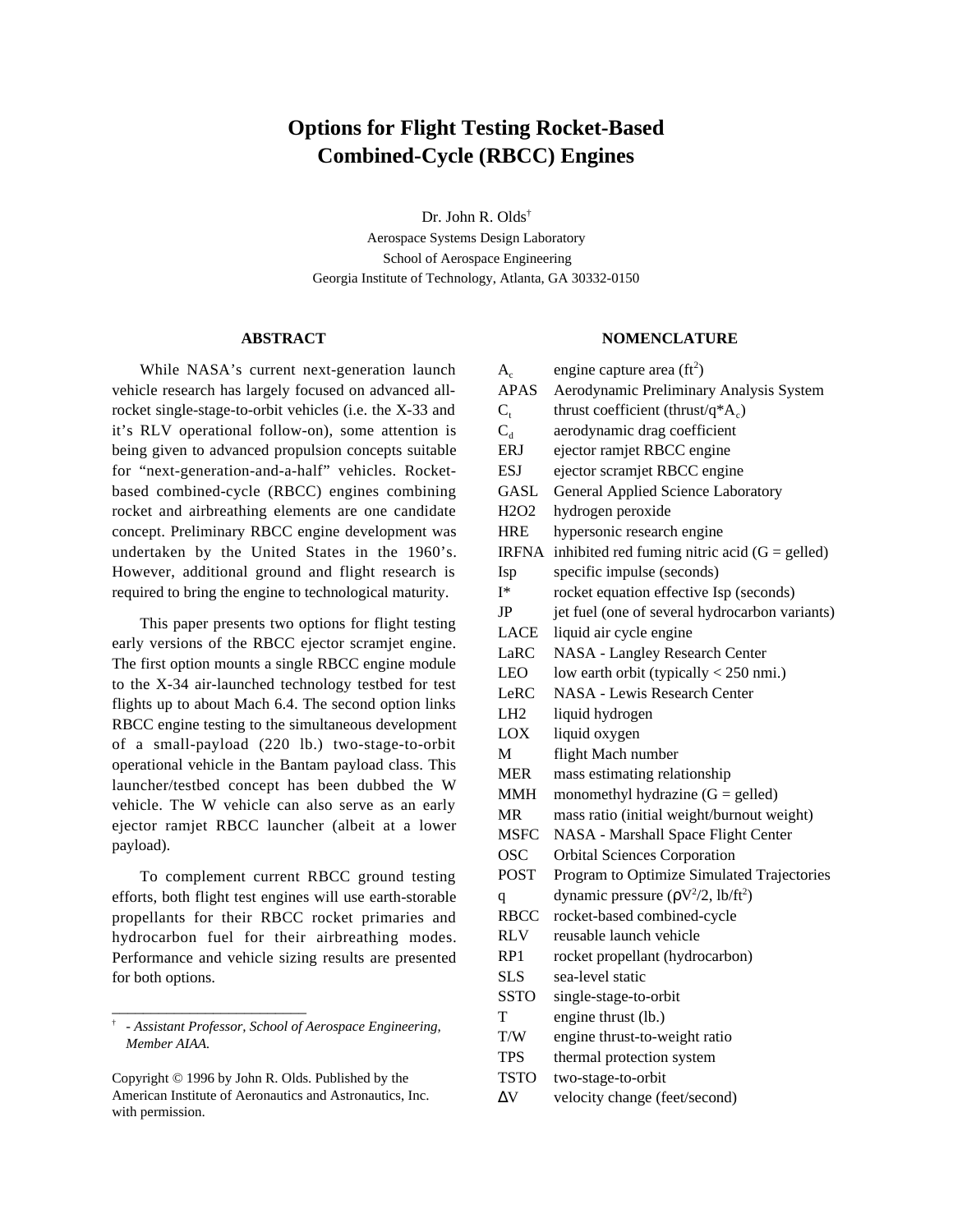# **INTRODUCTION**

#### **RBCC Background**

RBCC propulsion combines elements of rocket and airbreathing propulsion into a single, integrated engine. RBCC engines are capable of operating in ejector (i.e. ducted rocket), ramjet, scramjet, and pure rocket modes. By utilizing atmospheric oxygen over a portion of the ascent trajectory, vehicles employing RBCC engines will have a higher trajectory averaged Isp than comparable rockets. In addition, RBCC engines have higher installed engine thrust-to-weight ratios than competing turbine-based cycles or *separate* implementations of rockets and ram/scramjets (i. e. *combination* propulsion systems). A typical RBCC internal layout is shown in figure 1. Typical thrust and Isp vs. flight speed profiles for a LOX/LH2 RBCC engine are shown in figures 2 and 3.

RBCC engines show considerable promise for future launch vehicle applications. Previous researchers have shown that RBCC equipped singlestage-to-orbit launch vehicles compare favorably to other advanced concepts based on performance





measures like vehicle dry weight and gross weight.<sup>1-8</sup> In addition, their operational flexibility (e.g. powered landing and go-around, loiter, self-ferry, stand-off launch, multi-azimuth launch) with an optional supercharging fan has been well documented. $9-11$ 

Rocket-based combined-cycle engines should not be considered a new concept. RBCC engines and vehicles based on them were studied extensively in the mid and late 1960's. In fact, when testifying before the U. S. House of Representatives Space Committee in 1967, Dr. Werner von Braun identified ScramLACE (an air-liquefaction variant of RBCC) as a "superior, more advanced concept [than liquid rockets] for a reusable launch vehicle."<sup>2,12</sup>

Historical work includes extensive ground testing of boilerplate and subscale RBCC engines (figure 4) in the mid-1960's by the Marquardt Corporation under U. S. Air Force sponsorship.<sup>13-14</sup> Various propellant combinations were tested and documented including LOX/LH2 and H2O2/JP. In addition, a contractor team lead by Marquardt (with Lockheed and Rocketdyne)



*Figure 4 - RBCC Groundtest Engine (Marquardt)*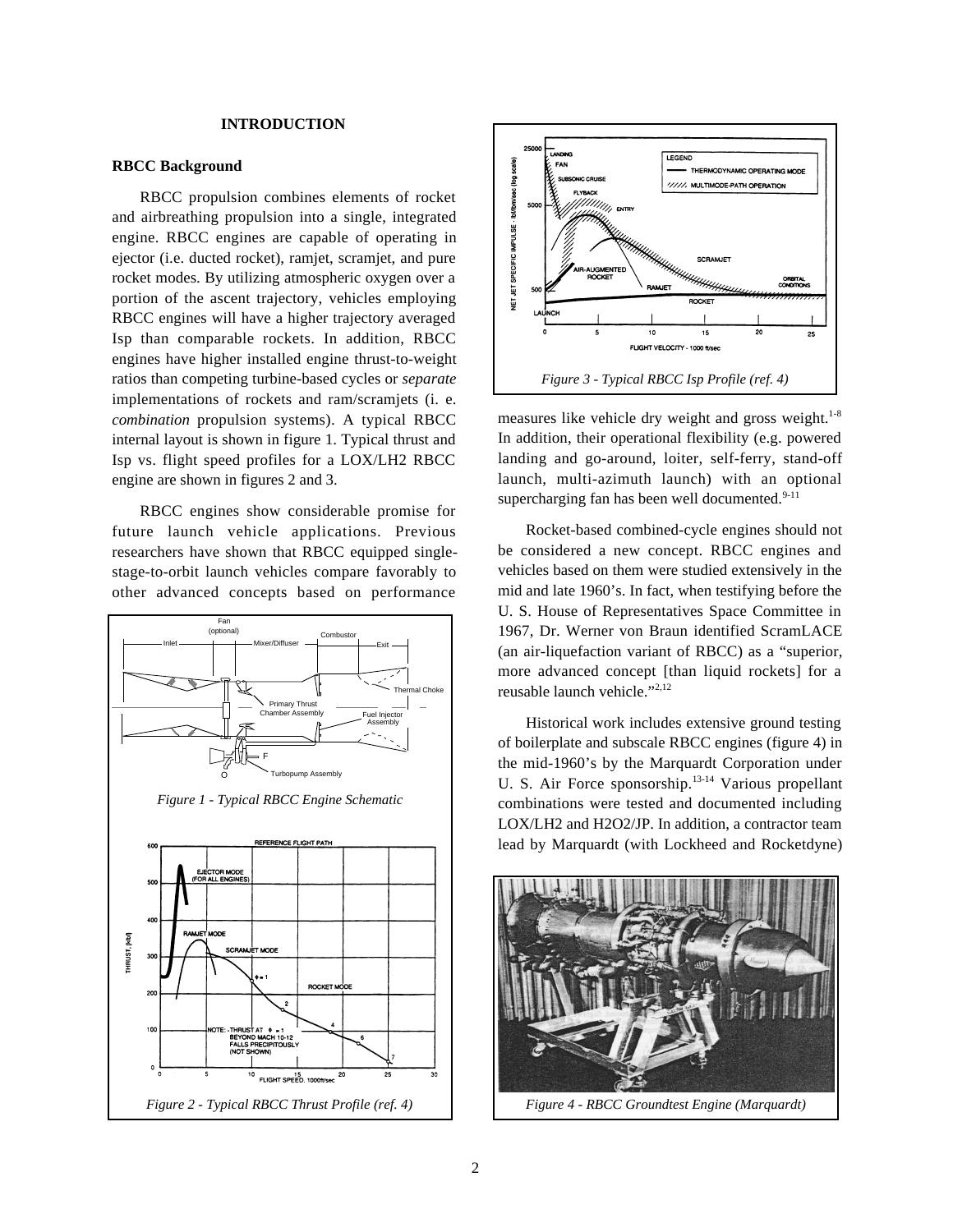conducted a significant investigation of RBCC engines for use on advanced TSTO and SSTO launch vehicles in 1966 and  $1967$ .<sup>15</sup> This NASA-sponsored study examined a broad range of LOX/LH2 RBCC cycles including basic ejectors, ramjets, scramjets, supercharging fans, and air liquefaction and enrichment elements in various combinations (initially 36 options). The results of this effort are well documented in reference 15.

Based on this historical and more recent research, NASA is beginning to re-examine RBCC propulsion for advanced "next-generation-and-a-half" launch vehicles that might follow the next-generation X-33 derived RLV concepts currently being designed.

#### **Ground Testing**

Ground testing of engine concepts is a manifestation of the renewed NASA interest in RBCC. Two variants of the RBCC engine are currently undergoing ground testing. At NASA - Lewis' Plumbrook Research Station, an Aerojet/GASL/NASA RBCC ejector scramjet (ESJ) engine know as the "strutjet" is being tested. This engine utilizes gelled MMH/IRFNA for the rocket primaries and JP-10 for the airbreathing modes.16 The U.S. Air Force is providing significant financial support for this test under it's HyTech program.

A smaller ESJ engine using gaseous O2/H2 for the primaries and H2 for airbreathing modes will soon begin testing in NASA - Langley's direct-connect scramjet test facility.<sup>16</sup> The test hardware was also supplied by Aerojet/GASL. Both ground test programs are expected to contribute significantly to the RBCC database of knowledge.

#### **FLIGHT TEST OPTIONS**

#### **Flight Test Objectives**

A follow-on flight test program will serve to further enhance the database of information on RBCC engines and will almost certainly be required should the engine be selected for use on advanced launch systems. In particular, a flight test program could be used to examine engine mode transition effects (i.e. ejector to ramjet to scramjet to rocket), flight weight hardware design issues, engine/airframe integration issues, and will validate ground testing results. The ESJ cycle is recommended for early testing because of its broad launch vehicle applicability and commonality with current ground test programs.

Advanced SSTO or TSTO vehicles in the 20,000 - 30,000 lb. payload to LEO class will almost certainly employ high energy LOX/LH2 propellants. However, earth storable propellants are suggested for the two early flight test options examined here. Earth storable propellants maintain compatibility with NASA - LeRC's ground test program, provide relatively near term test options, build on historical test program databases, and maintain compatibility with possible military missile applications.

# **Potential Testbeds**

Although many options exist and deserve to be considered, only two potential RBCC flight testbeds have been investigated in this research.

- 1) X-34 A single ESJ (or optionally a ERJ) engine module could be integrated to the X-34 technology testbed and flight tested along a simulated airbreathing trajectory in all modes up to Mach numbers above 6. Testbed propellants would be carried in separate pressure-fed tanks inside the X-34 test equipment bay.
- 2) W vehicle An operational set of ERJ engines could be incrementally developed and tested in concert with the development of a new, small payload TSTO launch vehicle/hypersonic testbed. This vehicle combination would eventually become an operational partially reusable launcher capable of delivering 220 lb. to low earth orbit.

#### **X-34 TESTBED OPTION**

# **X-34 Vehicle**

The X-34 (fig. 5) is an unmanned experimental flight vehicle that is air launched from a Lockheed L-1011 carrier aircraft at around 38,000 ft and Mach 0.8. In it's present incarnation, the X-34 will serve as a suborbital flight testbed for demonstrating advanced reusable launch vehicle technologies such as propulsion, structures, thermal protection systems (TPS), avionics, etc. The rocket-powered vehicle will be capable of autonomously accelerating to Mach 8 at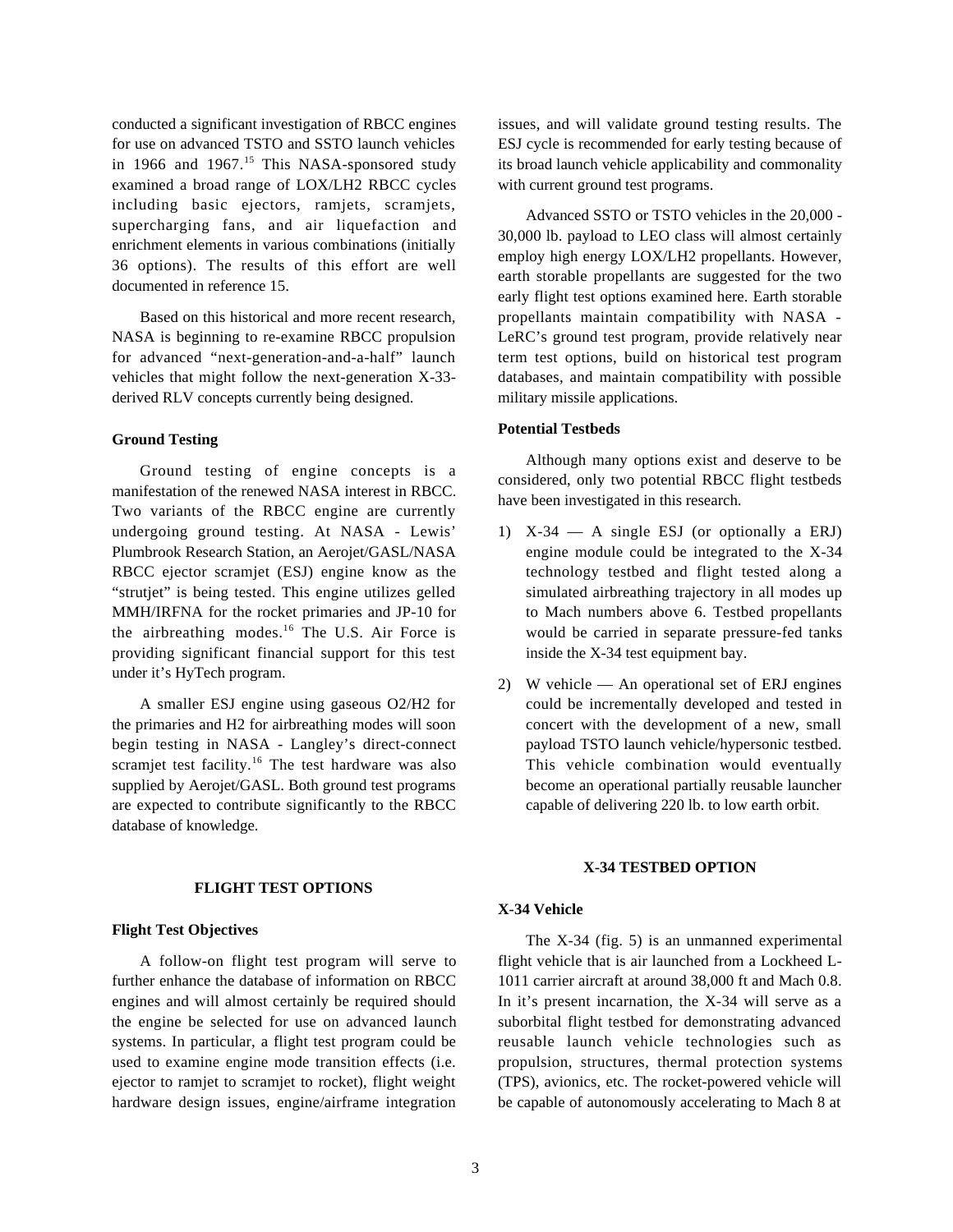250,000 ft. and then gliding to a horizontal recovery at a landing site downrange of the launch point. First flight will be in 1998, and the fully reusable vehicle will be capable of 25 flights per year.

NASA selected Orbital Sciences Corporation to build the current X-34 in June, 1996. Note that an earlier and larger air-launched TSTO X-34 concept (capable of delivering a payload of about 2,000 lb. to LEO) was terminated when a joint venture between NASA, OSC, and Rockwell International determined that the original concept could not meet its operational or cost goals.



The X-34 is still early in the design process and concept was sparse at the time this research was performed. Based on preliminary data, the X-34 is expected to look like a smaller version of the last X-34 booster concept generated for the original X-34 program (with similar aerodynamic coefficients). Vehicle gross weight is expected to be approximately 45,000 lb. fully fueled. Vehicle length will be 58 ft and the wingspan will be  $28 \text{ ft.}^{17-18}$  The vehicle will use a single new LOX/RP1 rocket engine under simultaneous development at NASA - MSFC. The FASTRACK engine will be a low cost engine predicated on Simplex turbopumps and an ablatively cooled throat insert. The engine is expected to produce a vacuum thrust of 60,000 lb. and a vacuum Isp of 298.5 seconds with an exit area of  $5.585$  ft<sup>2</sup>.

X-34 propellant loading was assumed to be about 29,900 lb. based on an estimated ideal propulsive ∆V of 10,500 fps and a resulting propellant mass fraction of 0.6646. The reference X-34 design data used for this research appears in table 1. Much of the data is approximate.

#### *Table 1 - Reference X-34 Design Data (some data approximated)*

| Geometry               |                       |
|------------------------|-----------------------|
| length                 | 58 ft                 |
| wingspan               | 28 ft                 |
| body width             | 7.2 ft                |
| theoretical wing area  | 510 $ft^2$            |
| internal test bay vol. | $50 \text{ ft}^3$     |
| Weights                |                       |
| propellants            | 29,905 lb             |
| inert                  | 15,095 lb             |
| gross                  | 45,000 lb             |
| Engine (LOX/RP1)       |                       |
| vacuum thrust          | $60,000$ lb           |
| vacuum Isp             | 298.5 sec             |
| exit area              | 5.585 ft <sup>2</sup> |

#### **RBCC/X-34 Testbed Integration**

Flight testing of a scramjet aboard a rocketpowered hypersonic testbed is not without precedent. In the late 1960's, plans were made to test the Langley Hypersonic Research Engine (HRE) aboard the X-15 experimental aircraft.<sup>19-20</sup> Although an operational HRE never flew, the X-15 was flown twice with a dummy version of the HRE installed below its bottom ventral (fig. 6).



The presently proposed RBCC test configuration consists of a single, instrumented ejector scramjet engine module with a Mach 8 capable inlet mounted below and near the aft of the X-34 (figure 7). This position offers symmetry of thrust and sufficient structural support, while minimizing the impact of the testbed engine exhaust on the rest of the X-34 vehicle. The rectangular inlet and engine are expected to be about 3.7 ft. long, 1.0 ft. wide, and 0.66 ft. high. For simplicity, the engine is pressure-fed gelled MMH (G-MMH) and gelled IRFNA (G-IRFNA) primary propellants and JP-10 fuel from three separate 1,200 psia aluminum tanks stored in the  $X-34$ 's 50 ft<sup>3</sup> internal test bay. Pressurization is provided by a single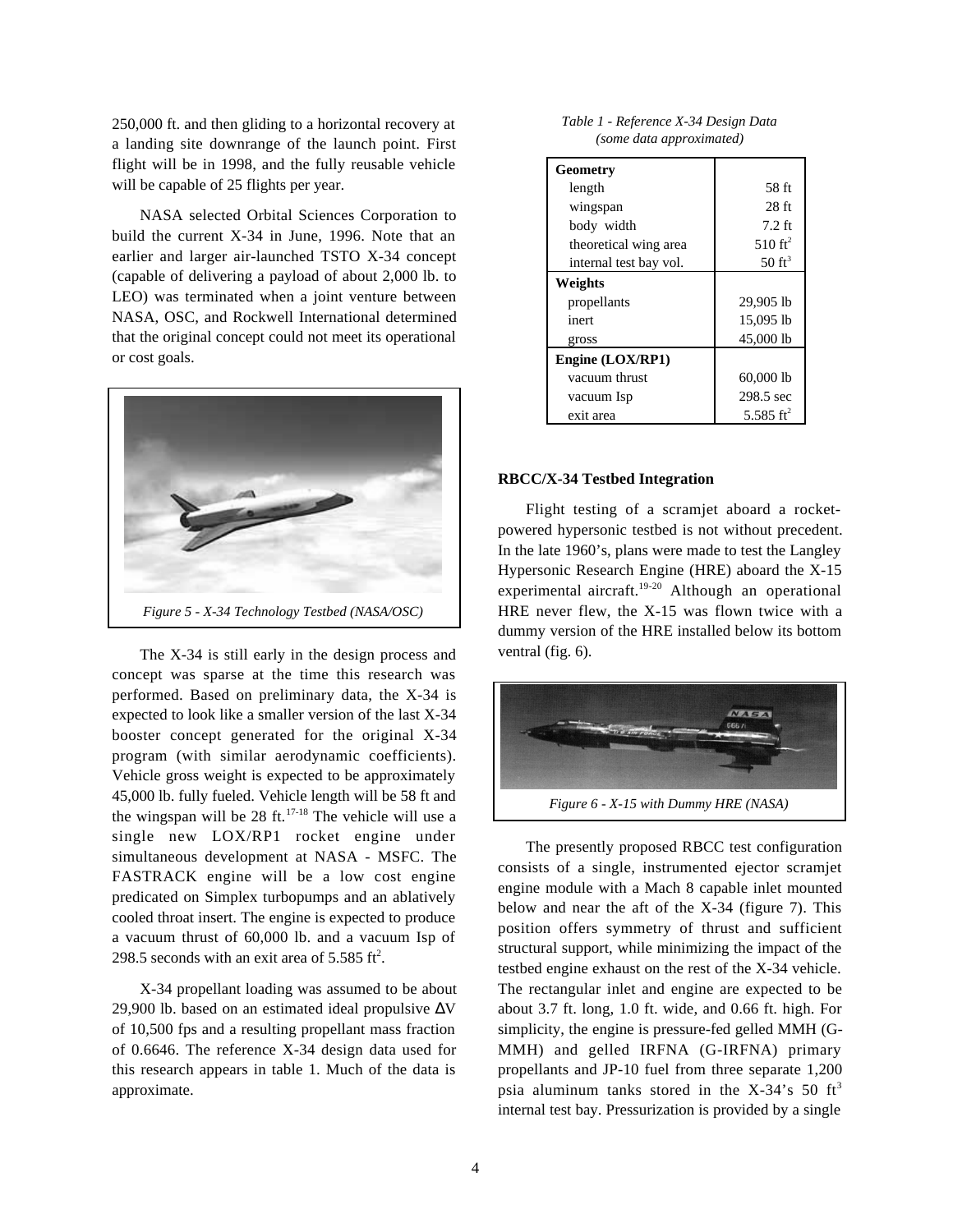

5,000 psia Helium pressurant sphere. Plumbing and electrical connections will be required between the internal test bay and the externally mounted RBCC engine.

The choice to mount the test engine on the aft bottom of the X-34 could lead to takeoff and landing clearance problems, and this issue will require a more detailed investigation as the concept is refined. At present, the basic X-34 mounted under the L-1011 carrier aircraft is expected to clear the runway by only 1.5 feet. The addition of the RBCC test engine will reduce the ground clearance to (a possibly unacceptable) 0.84 ft. In addition, runway debris from the L-1011 nosegear could be problematic for an underslung configuration. For the present research, it is assumed that the later issue could be resolved with a simple ejectable inlet cover, but the clearance issue may require that the engine be mounted in a new location or may require a more radical and expensive solution (e.g. changing to a pylon-mounted configuration on a B-52 carrier aircraft).

# **RBCC/X-34 Test Scenario**

For the simulations performed, the test engine's G-MMH/G-IRFNA primary was assumed to provide a "primary-only" thrust of 3,000 lb. (about 5% of the thrust provided by the main X-34 rocket engine). Note that the RBCC engine experiences varying amounts of thrust augmentation throughout the test flight due to the ingestion and combustion of atmospheric oxygen, so the thrust level will not be constant nor will it be 3,000 lb. at the beginning of the test. Thrust

augmentation data is provided later in this report. Testbed propellant and tankage were sized for the minimum fuel to operate the test engine in parallel with the FASTRACK engine until the main X-34 propellant was consumed. That is, the test engine operates only when the main rocket engine is also on.

The test engine will operate in ejector mode up to Mach 2.5 and transition to ramjet mode by Mach 3.5. The engine operates as a subsonic combustion ramjet up to Mach 5 at which point it will begin a smooth transition to scramjet mode. The test engine will operate as a scramjet until the vehicle reaches its maximum Mach number at burnout. At this point, it should be noted that the blunt nose and flat underbody of the X-34 are not ideal for scramjet operation and testing. Scramjets are typically designed with a well compressed inlet flow and an aft expansion surface. More detailed analysis work is recommended to determine if scramjet testing on the X-34 is worth pursuing. If not, then the X-34 still holds promise for flight testing ejector ramjet (ERJ) RBCC engines. Assuming that scramjet testing is possible, a scramjet mode was included in the present study (i.e. an ESJ engine module).

Airbreathing trajectories are necessarily more depressed than rocket trajectories, so the X-34 will be required to fly a high dynamic pressure (q) trajectory for the test. Beginning at Mach 3.5 (ramjet mode), the vehicle will fly along a constant q boundary trajectory initially chosen to be 1,000 psf. Because of the higher q, some changes will be required to the X-34's TPS to account for higher than nominal surface forces and heat loads. Typically, TPS blankets would have to be reinforced and an ablative TPS might be required along the wing leading edges and nosecap. Additional inert weight is added to the X-34 in the analysis to account for these TPS changes.

#### **X-34 Testbed Analysis Procedure**

The objective of the present analysis is to determine the amount of each type of testbed propellant required for the ESJ test, the test engine weight, the additional testbed inert weight (propellant tanks, pressurant tanks, plumbing, etc.), and the peak Mach number and stagnation point heating rate that will be reached. In addition, the sensitivities of the results to the value of the constant q boundary and vehicle aerodynamic drag were determined.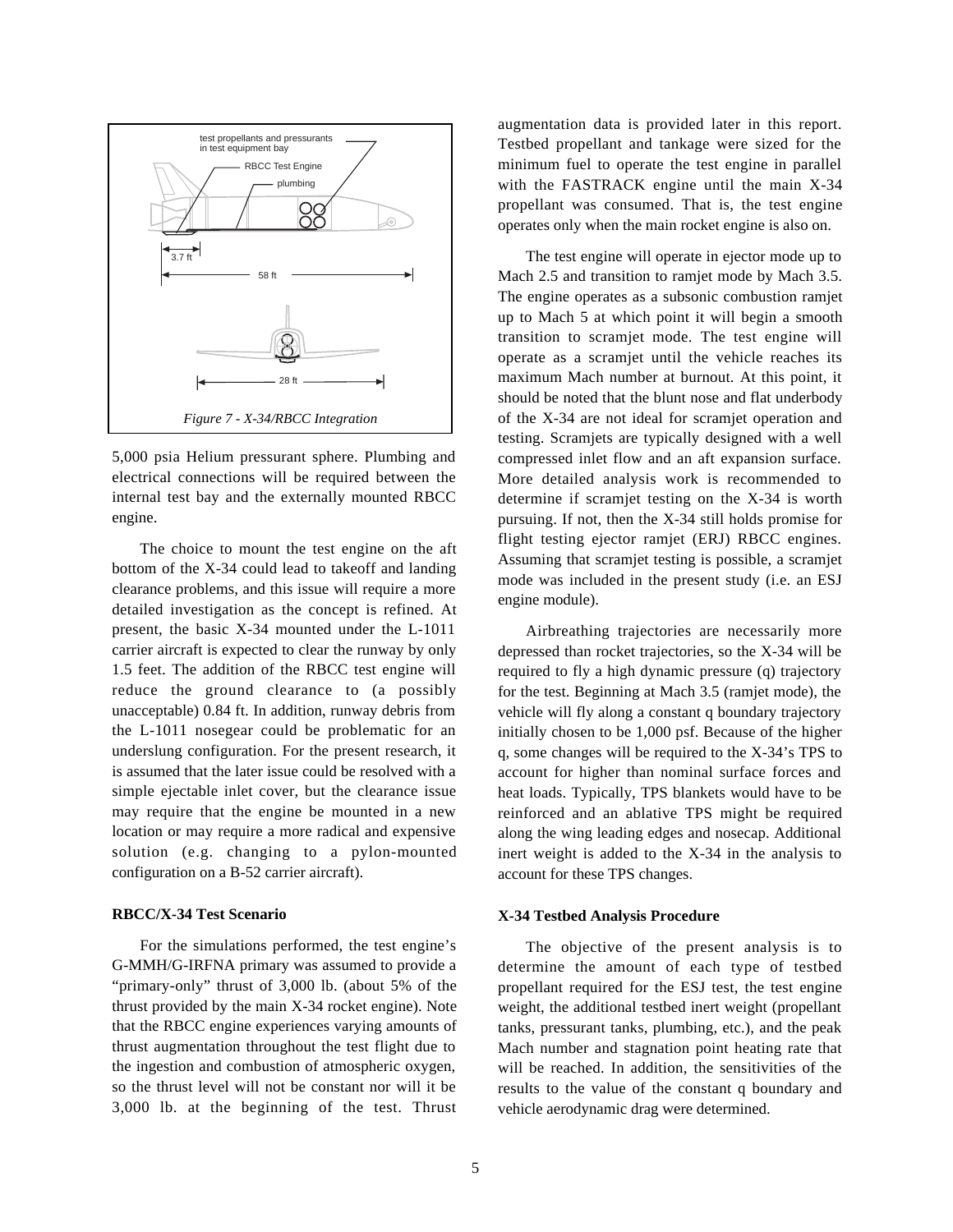The solution requires iteration between several contributing subanalyses. Trajectory analysis was performed using  $3D-POST<sup>21</sup>$  Aerodynamic *coefficients* were determined using APAS<sup>22</sup> for the last X-34 booster configuration defined in the original NASA/OSC/Rockwell X-34 contract. A 2.5% penalty was imposed on all drag coefficients to account for the RBCC test engine. Actual vehicle lift and drag were then determined based on the new theoretical wing area assumed in table 1. Engine weights, tank weights, plumbing weights, etc. were determined using historical mass estimating relationships (MERs). Simplified ESJ engine performance was based on historical data and analytical predictions. The later two subanalyses were implemented as linked spreadsheets on a Macintosh personal computer and their internal iterations were performed automatically. POST and APAS were run on a Silicon Graphics workstation. Iteration between POST and the linked spreadsheets was performed manually, but typically converged after two or three iterations. Figure 8 shows the links between the subanalyses and identifies the iteration loops. Updated X-34 and testbed inert weights from the linked spreadsheets were input into POST for each iteration. POST then generated an updated testbed propellant weight, total test time, ejector test time, peak Mach number, and peak stagnation point heating to be input into the two spreadsheets. Since the X-34 shape was not changed, the aerodynamic coefficients were not subject to iteration.



#### **X-34 Testbed Analysis Results**

The converged results for the baseline case of  $q =$ 1,000 psf are shown in table 2. For this case, the vehicle is expected to reach a maximum Mach number of 6.44 and experience a maximum stagnation point heat rate of 30 BTU/ft<sup>2</sup>-s (stagnation point heating is for a reference 1 ft. radius sphere flying an identical trajectory). The test propellants and main propellants

*Table 2 - X-34 Testbed Baseline (q = 1000 psf)*

| Weights                   |                       |
|---------------------------|-----------------------|
| RBCC engine (w/inlet)     | 282 lb                |
| Test eqpt. prop. tankage  | 109 lb                |
| Pressurization sys.       | $166$ lb              |
| Other test eqpt. inert    | $227$ lb              |
| Test eqpt. margin (15%)   | 118 lb                |
| X-34 inert (base)         | 15096 lb              |
| X-34 inert (additional)   | 282 lb                |
| <b>Total Inert Weight</b> | 16280 lb              |
| JP-10 test prop.          | 106 lb                |
| G-MMH test prop.          | 346 lb                |
| G-IRFNA test prop.        | 484 lb                |
| X-34 propellant           | 29904 lb              |
| <b>Total Gross Weight</b> | 47120 lb              |
|                           |                       |
| Geometry                  |                       |
| test prop. volume         | $13.3 \text{ ft}^3$   |
| pressurant volume         | $9.9 \text{ ft}^3$    |
| RBCC inlet/capture area   | 1.646 ft <sup>2</sup> |

*Table 3 - Simplified G-MMH/G-IRFNA/JP-10 RBCC Engine Data for X-34 Flight Test*

| <b>Ejector Mode</b>          | T actual/            | <b>Isp</b>        |
|------------------------------|----------------------|-------------------|
|                              | <b>T</b> primary     |                   |
| $Mach = 0$                   | 1.15                 | $305$ sec         |
| Mach $= 2.5$                 | 1.55                 | $405 \text{ sec}$ |
| Mach $= 3.5$                 | 0.00                 | $405 \text{ sec}$ |
|                              |                      |                   |
| <b>Ramjet/Scramjet Modes</b> | $\mathbf{C}_{\cdot}$ | <b>Isp</b>        |
| Mach $= 2.5$                 | 1.20                 | $1350$ sec        |
| $Mach = 3.5$                 | 1.30                 | 1450 sec          |
| $Mach = 10$                  | 0.55                 | 775 sec           |

are simultaneously exhausted 148.8 sec. after test initiation. Including the test equipment, test propellant, and TPS changes, the X-34 gross weight increases to 47,120 lb. from  $45,000$  lb.  $-$  still well within the lift capability of the L-1011. Test propellants and pressurants will require just over  $23 \text{ ft}^3$  of internal volume in the X-34 test bay, and should be packageable within the 50  $ft^3$  available. Power-on trajectory profiles for this baseline case are provided in figures 9 through 12.

The simplified thrust augmentation ratio, thrust coefficient ( $C_t = T/q^*A_c$ ), and Isp values used to simulate the G-MMH/G-IRFNA/JP-10 ESJ engine module are shown in table 3. Here, airbreathing mode  $C_t$ 's have been determined using a *fixed capture area*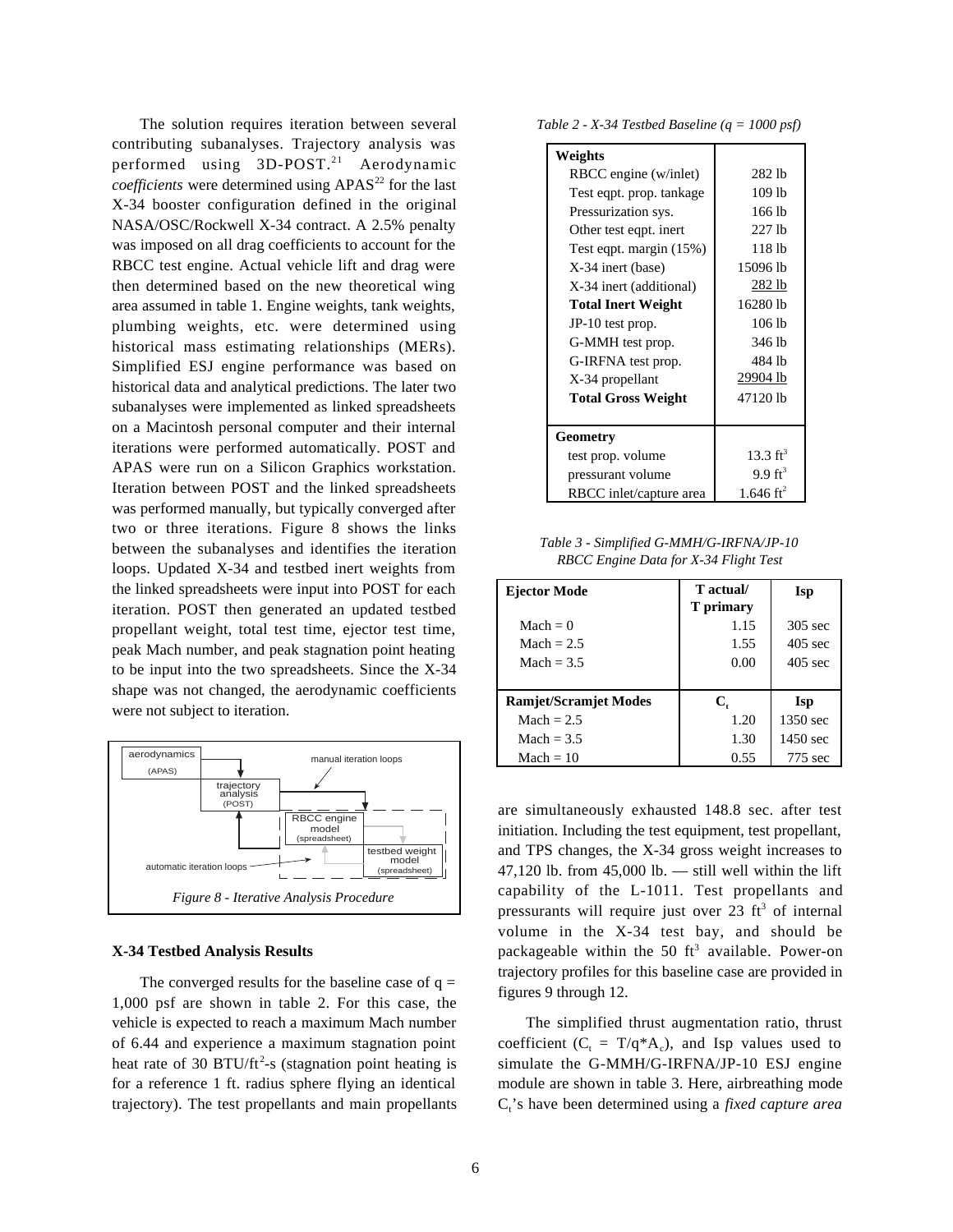

*Figure 9 - X-34 Testbed Altitude, Mach , and Velocity*



 $(A<sub>c</sub>)$  equivalent to the inlet frontal area. In this formulation,  $A_c$  does not change over the trajectory. Note that the ejector thrust ramps down to zero at Mach 3.5 (at a constant Isp) as the engine shifts to ramjet mode. The G-MMH/G-IRFNA rocket primary uses propellants at a rate of 11.11 lbm/s assuming a primary-only Isp of 270 sec. For all X-34 testbed cases, the primary-only thrust was fixed at 3,000 lb.

#### **X-34 Testbed Sensitivity Studies**

The iterative analysis procedure was used to perform sensitivity studies against changing the q boundary value and changing vehicle drag. As shown in figure 13, the peak Mach number is very sensitive to the choice constant q portion of the trajectory. Lower q values result in higher peak test Mach numbers because vehicle drag losses are reduced. However, airbreathing mode thrust is roughly proportional to q so q cannot be allowed to go too low. On the other hand, q's above 1,300 psf - 1,350 psf limit the testbed



to ramjet speeds (below Mach 5) and do not allow scramjet mode testing. The choice of 1,000 psf as the baseline for the test is a reasonable compromise between achievable Mach number (6.44) and utility of the test results given the drag-related limitations of the testbed.

With it's blunt nose, thick wings, and low slenderness ratio, the X-34 is not particularly well suited to airbreathing-style ascent trajectories. When flying a depressed trajectory, it's configuration results in high ∆V losses due to drag that reduce it's achievable Mach number. As shown in figure 14, a 20% across-the-board reduction in the baseline drag coefficients could increase the peak Mach number by nearly 0.85. Although expensive, it may be possible to permanently or temporarily (e.g. an external glove) modify the external moldlines of the X-34 to improve it's hypersonic aerodynamics. These changes would also improve the quality of the airflow entering the RBCC test engine and improve the likelihood that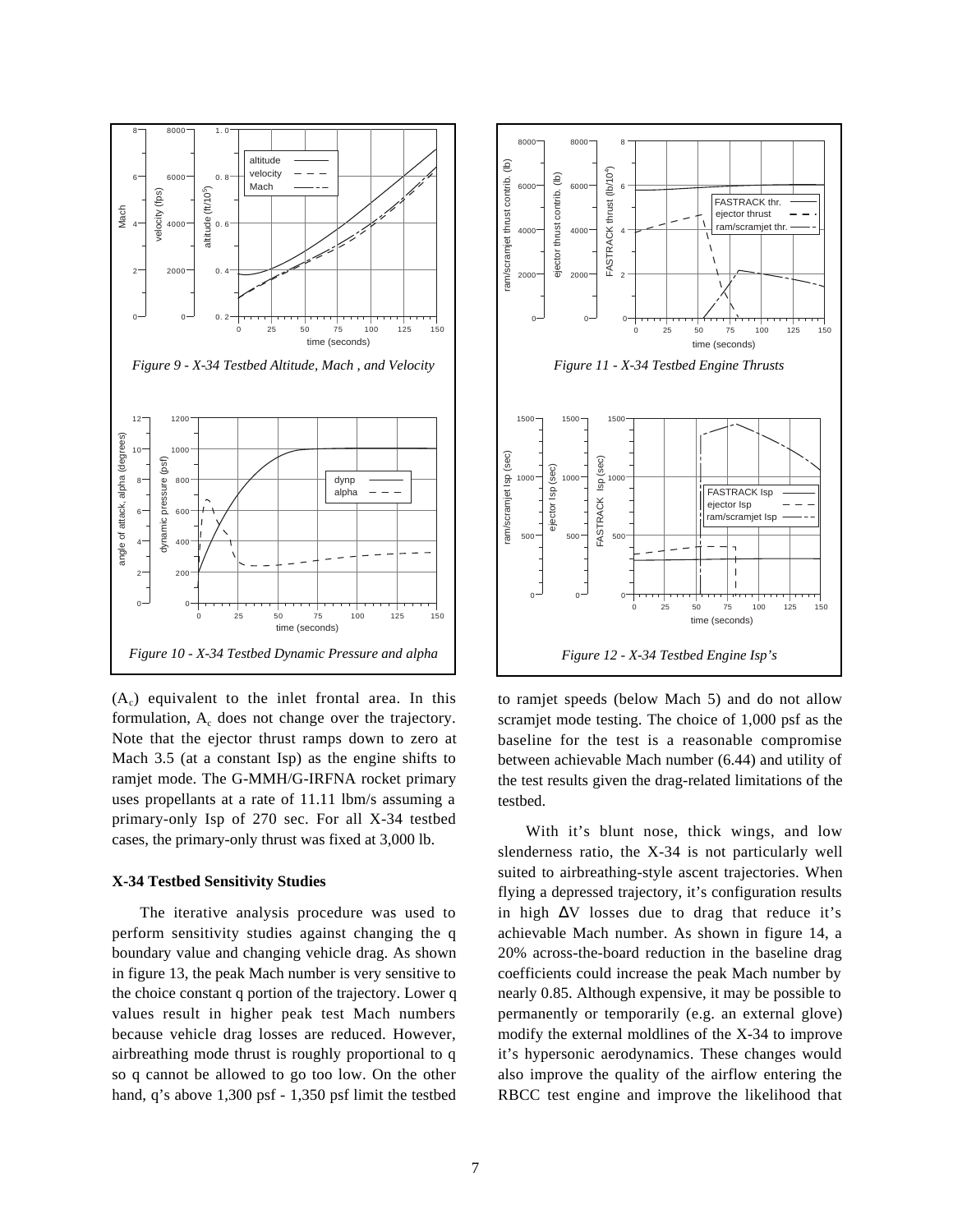

useful data could be collected for scramjet engines. However, a more practical conclusion is that if higher Mach number ESJ testing is a requirement, then research vehicles more suitable to hypersonic flight should be examined as possible testbeds. NASA's Hyper-X concept is a potential high Mach number testbed.

# **W VEHICLE TESTBED OPTION**

# **W Vehicle**

The W vehicle is a notional concept for an early, partially reusable small payload TSTO launch vehicle recently suggested by Bill Escher at NASA - Headquarters.23-24 The concept uses a vertical takeoff and landing (VTOL) conical configuration (fig. 15). H2O2/JP ejector scramjets (ESJ) on the booster stage and H2O2/RP1 bipropellant rockets installed in an annular plug nozzle on the second stage to deliver 220 lb. of payload to a 100 nmi. circular orbit due east from the launch site. This payload-class has recently been referred to as "Bantam-class" after the Bantam



low cost launch vehicle technology development program at NASA - MSFC with the same mission requirements.

The W vehicle is envisioned to have several constituents for its development. A low cost  $\langle \leq 1$  M recurring cost target) operational launcher in the Bantam-class could be used to serve the small commercial payload market and the university/ government laboratory space research market. Once operational, the scramjet-equipped booster stage could serve as a "flying wind tunnel" for hypersonic testing by various high speed vehicle research programs (e.g. Hyper-X). The booster is recoverable, so several tests could be conducted with the hypersonic test article attached in place of the nominal second stage. Lastly, the development of the W vehicle as an operational system allows for early flight testing of ERJ and ESJ RBCC engines as a parallel development and testing program. The name "W vehicle" is derived from this role.

By initially using H2O2/JP ERJ and eventually ESJ engines on an operational launch system, the W vehicle will serve as a pathfinder for future advanced SSTO (or TSTO) launch vehicles in the 20,000 - 30,000 lb. payload class that will use LOX/LH2 RBCC engines. An experimental flight demonstrator for this larger, cryogenic engine concept will likely be termed an X vehicle. Following tradition, a full or subscale prototype version of the operational SSTO will be called a Y vehicle. When considered a part of the same developmental family, the earth-storable H2O2/JP ESJ testbed vehicle is logically termed the W vehicle (W preceding X and Y).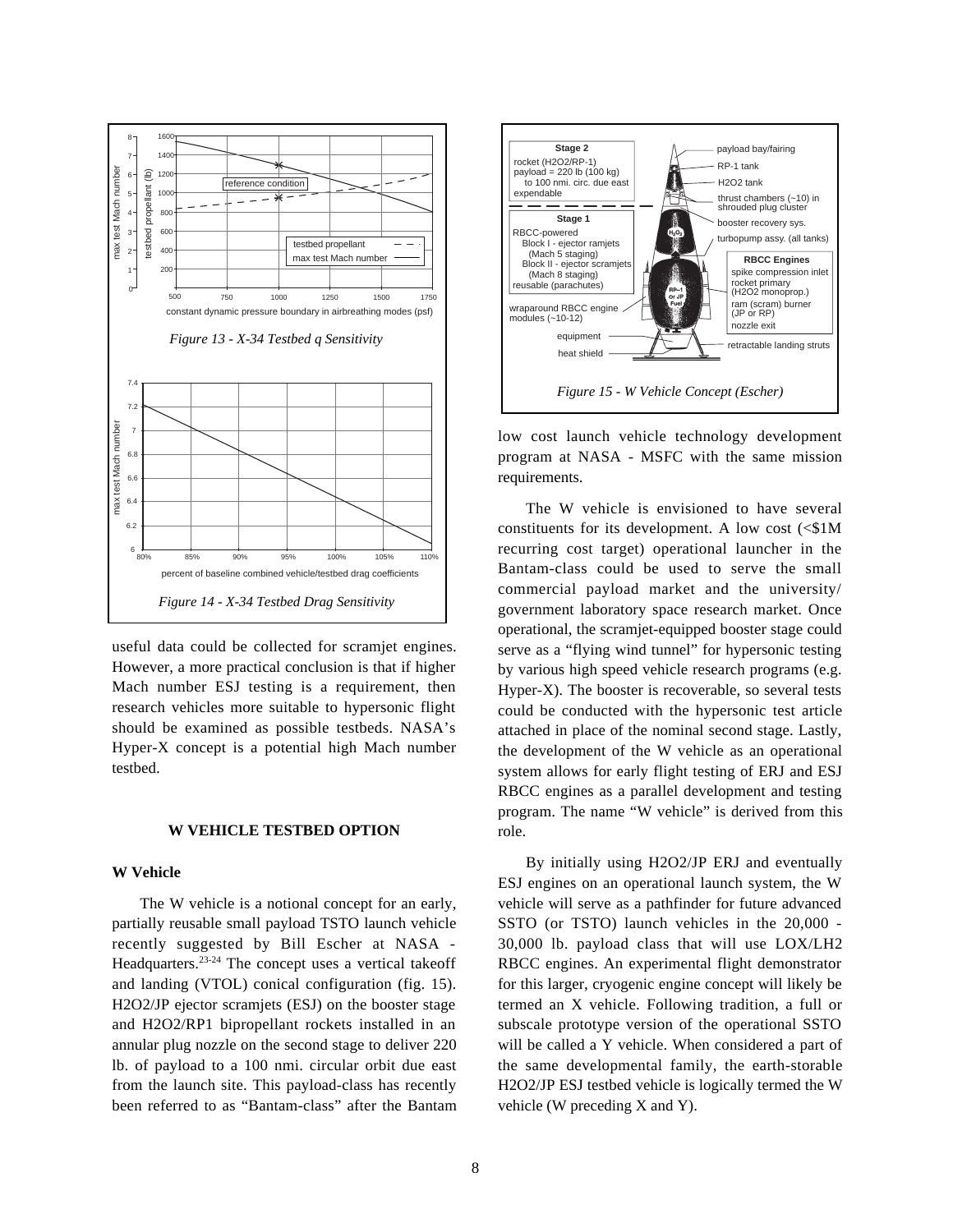To facilitate early development and keep costs low, the W vehicle will rely on lower technology construction techniques (aluminum tanks and structure), off-the-shelf subsystems (avionics and turbopumps derived from existing hardware), and noncryogenic, earth-storable propellants. The ejector scramjet on the booster will be closely related to a similar design that underwent successful supercharged/ non-supercharged ground testing at The Marquardt Corporation in 1968 (fig. 16).<sup>25</sup> Like that engine, the W vehicle ESJ engine will use monopropellant H2O2 (typically 90% or 95%) rocket primaries and JP fuel for airbreathing modes (note that the hydrocarbon fuel could probably be changed to RP1 or one of a variety of JP variants if desirable for propellant commonality with the upper stage). Standalone monopropellant H2O2 engines have low Isp's by bipropellant standards. However, the oxygen rich exhaust from H2O2 decomposition provides additional oxidizer for JP combustion thereby boosting performance to more favorable values when such an engine is configured as an RBCC primary.

As previously mentioned, the initial W vehicle booster will use a non-scramjet ERJ version of the H2O2/JP engine. This booster configuration will be identified as Block I. Relying on ramjets, the Block I booster will only be capable of airbreathing operation to Mach 5. As flight experience is obtained, the ERJ engines will be replaced with scramjet capable ESJ engines. This Block II booster will be capable of airbreathing operation to Mach 8.

The upper stage engine will consist of a cluster of 10 H2O2/RP1 thrusters mounted in an annular plug nozzle configuration. The outer wall of the plug nozzle also serves as the interstage adapter. The expansion ratio for the configuration is approximately 100. The installed upper stage engine vacuum T/W is assumed



to be 40 with a vacuum Isp of 335 sec. The upper stage operates at an H2O2/RP1 mixture ratio of 7.35. Payload is mounted in the nosecone fairing section of the upper stage. Optionally, the payload could be mounted inside the inner wall of the plug nozzle.

# **W Vehicle Flight Scenario**

The W vehicle will be a hypersonic aerodynamic and propulsion testbed as well as an operational, small payload TSTO launch vehicle. As such, it will be required to fly a variety of mission and test profiles suborbital hypersonic tests, flights with a dummy upper stage, low payload orbital delivery missions, envelope expanding engine checkouts, etc. For the purposes of this research, it is assumed that the Block II booster with the ESJ RBCC engines and a LEO payload delivery requirement of 220 lb. will drive the final vehicle configuration and size. That is, the W vehicle will be designed and sized for ESJ engines and Bantam-class payload delivery mission from the beginning. This is considered the reference flight scenario. In the nearer-term, the booster will be fitted with ERJ engines and JP propellant and upper stage payload will be off loaded as required.

For the reference flight scenario, the TSTO will takeoff vertically from the launch site with an initial thrust-to-weight of 1.25 and accelerate to Mach 2.5 in ejector mode. Guidance will be accomplished with differential throttling. The RBCC engines will completely transition to ramjet operation between Mach 2.5 and Mach 3.5 and begin to fly along a constant dynamic pressure (q) trajectory of 2,000 psf. The ESJ engine will begin a smooth transition to scramjet mode at Mach 5, and continue to accelerate to Mach 8. At Mach 8, the engine will change to rocket mode by closing its inlet, reigniting the H2O2 primaries, and mixing a small amount of JP fuel with the oxygen rich primary exhaust. Rocket mode is used to pitch the vehicle up from the dynamic pressure boundary and accelerate to it Mach 8.5 where the engine will be shut down. After a 10 second coast to reduce dynamic pressure to below 800 psf, the upper stage is separated and started. The upper stage thrustto-weight will be approximately 1.05 at staging. The upper stage accelerates directly to a 100 nmi. circular orbit assumed to be at 38° inclination. The payload fairing is ejected at an altitude of 250,000 ft. Vehicle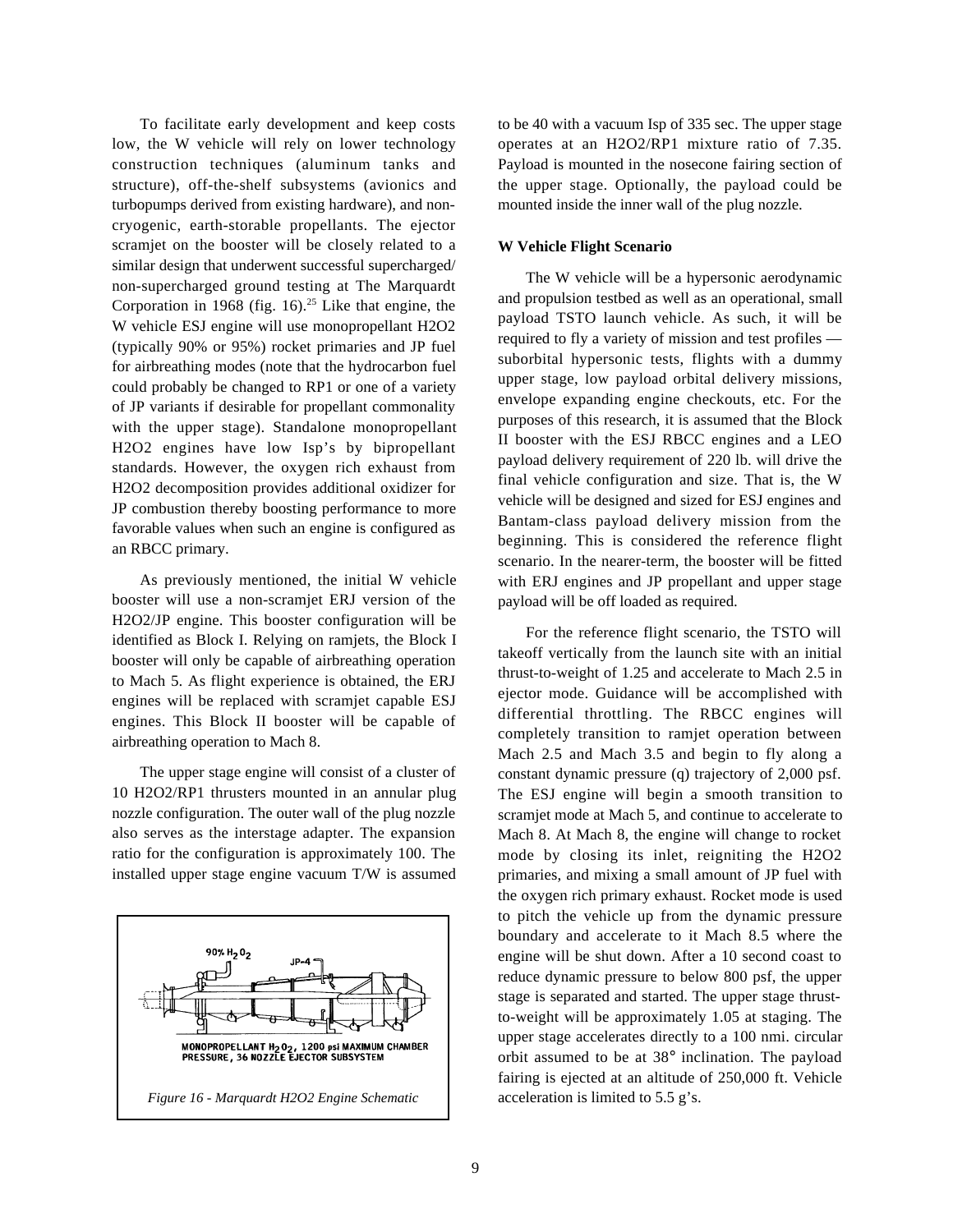For the reference flight scenario, the upper stage is considered expendable. To save hardware costs, the booster is planned to be reusable. As envisioned by Escher, after staging the booster decelerates aerodynamically to around Mach 2 and deploys a set of multi-stage round parachutes from its top. $23$  The booster will slowly descend in a tail-first attitude. Landing struts will be deployed and the RBCC engines will be briefly pulsed to obtain a near zero touch down velocity.

The booster recovery scenario received only cursory treatment in the present research and should undergo a more thorough investigation. A number of reusability issues for test flights and launch missions remain outstanding — launch and landing site locations, landing precision requirements, abort sites, overland flight restrictions, etc. Water recovery and mid-air booster snatch via an aircraft or a helicopter have been suggested as additional alternatives. It has also been suggested that the upper stage be reentered and reused.

# **W Vehicle Analysis Procedure**

The objective of the present research is to determine the W vehicle weights, propellant requirements, and other performance parameters for the Block II booster and the reference flight scenario. In addition, the performance of the vehicle with the Block I (ERJ) booster is desired. RBCC vehicles are very sensitive to installed engine T/W, so sensitivities of vehicle weight to changing RBCC T/W will also be determined. The installed engine sea-level static T/W of the ESJ engine was assumed to be 12 (ERJ uses 15).

The analysis procedure is similar to that described earlier for the X-34 testbed option (fig. 8). POST and APAS were used for trajectory and aerodynamic subanalyses respectively. Weight models of the booster and upper stage were created as linked spreadsheets on a Macintosh personal computer using historical MERs. Simplified RBCC engine performance was derived from historical and analytical data. Iteration between POST and the linked spreadsheet weight modules was performed manually and typically converged within three to four iterations. Four coupling variables were exchanged from POST to the spreadsheets (required stage mass ratios, atmospheric pressure at staging, and booster oxidizer/fuel mixture ratio) and ten coupling variables

were passed from the spreadsheets to POST (stage gross weights, aerodynamic reference areas, engine capture area, upper stage fairing weight, H2O2 primary-only thrust and H2O2 flow rate, and upper stage vacuum thrust and exit area). The aerodynamic configuration was fixed as a 10° half angle cone and was scaled photographically. Once established by APAS, the aerodynamic coefficients were assumed to be fixed.

#### **Block II W Vehicle Testbed Analysis Results**

The analysis results for the W vehicle with the Block II booster are presented in table 4 and figures 17 - 19. For this design, the mass ratio (MR) of the booster stage was determined to be 2.506, the booster propellant mass fraction is 0.601, the upper stage MR is 6.508 (counting the fairing in the initial weight but not in the burnout weight), and the upper stage propellant mass fraction is 0.834. Each of the 12 ESJ engines on the booster generates 2,857 lb of thrust at liftoff. The H2O2/JP mixture ratio for the booster stage is 3.02. Each of the 12 RBCC engine monopropellant primaries is sized for an H2O2 mass flow rate of 7.756 lbm/s and an equivalent primaryonly thrust of 1551.2 lb (assuming a primary-only Isp of 200 sec). Peak heating occurs prior to staging at Mach 8.23 and is  $70.3$  BTU/ft<sup>2</sup>-s to a 1 ft. radius reference sphere. Gross liftoff weight is 27,431 lb. The total dry weight of both stages taken together is 5,691 lb. The overall payload mass fraction is 0.8%. The exit area of the plug nozzle on the upper stage is  $12.07 \text{ ft}^2$ and the upper stage engine vacuum thrust is 5,803 lb.

The booster/upper stage combination generates a total ideal propulsive ∆V of 37,998 fps (including drag, gravity, thrust vector, and atmospheric back pressure losses). By itself, the booster generates an ideal propulsive ∆V of 18,024 fps and attains a final inertial velocity of 9,613 fps (starting with an initial inertial velocity of 1,202 fps). The booster average engine Isp is therefore,

$$
avg. \text{ Isp} = \frac{ideal \Delta V}{g_c * ln(MR)} = \frac{18,024 \text{ fps}}{32.2 \text{ f/s}^2 * ln(2.506)} = 609 \text{ sec}
$$

I\* is a measure of "loss corrected" Isp including effects of drag, gravity, and thrust vector losses. Using the definition from reference 3, I\* for the booster is,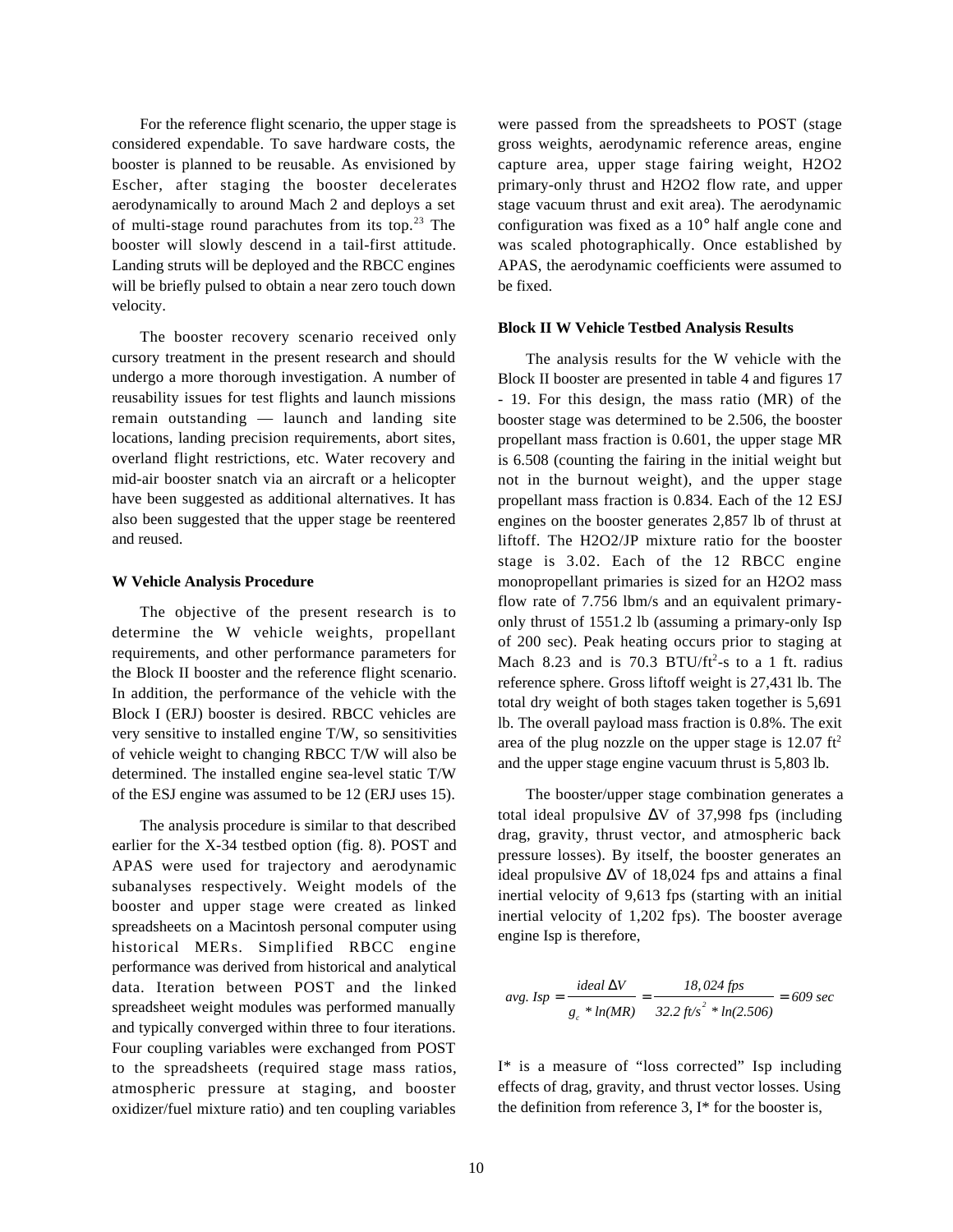|  | Table 4 - W Vehicle with ESJ (Block II) Booster |  |  |  |
|--|-------------------------------------------------|--|--|--|
|--|-------------------------------------------------|--|--|--|

| Weights                   | <b>Booster</b>       | <b>Upper Stg.</b>   |
|---------------------------|----------------------|---------------------|
| Engine (installed)        | 2857 lb              | $145$ lb            |
| Main tankage              | 179 lb               | 43 lb               |
| Other structure           | $275$ lb             | 97 lb               |
| Landing struts            | 412 lb               |                     |
| Recovery system           | 520 lb               |                     |
| Other dry weight          | 281 lb               | 139 lb              |
| Margin (15%)              | $679$ lb             | 64 lb               |
| <b>Total Dry Weight</b>   | 5203 lb              | 488 lb              |
| Payload                   |                      | 220 lb              |
| Fairing (not above)       |                      | 65 lb               |
| Upper stage               | 5331 lb              |                     |
| H2O2 propellant           | 12381 lb             | 3914 lb             |
| JP or RP propellant       | 4104 lb              | 533 lb              |
| Residuals and Losses      | $412$ lb             | 111 <sub>1</sub>    |
| <b>Total Gross Weight</b> | 27431 lb             | 5331 lb             |
|                           |                      |                     |
| <b>Geometry</b>           |                      |                     |
| Stage height (est.)       | $11.44$ ft           | 12.84 ft            |
| Internal volume (est.)    | $301.2 \text{ ft}^3$ | $69.9 \text{ ft}^3$ |
| Surface area (est.)       | $225 \text{ ft}^2$   | $93 \text{ ft}^2$   |
|                           |                      |                     |
| <b>Engine</b>             |                      |                     |
| Initial thrust (total)    | 34289 lb             | 5598 lb             |
| Engine T/W installed      | 12 (SLS)             | $40$ (vac)          |
| RBCC inlet/capture area   | $10.23 \text{ ft}^2$ |                     |

$$
I^* = \frac{actual \Delta V}{g_c * ln(MR)} = \frac{9,613 \text{ fps} - 1,202 \text{ fps}}{32.2 \text{ f/s}^2 * ln(2.506)} = 284 \text{ sec}
$$

The H2O2/JP RBCC engine performance data used for W vehicle analyses is listed in table 5. T actual/T primary is the thrust augmentation above the fixed H2O2 primary-only thrust (e.g. 1551.2 lb for the Block II vehicle). There is some evidence to suggest that the present ejector mode thrust augmentation factors and Isp's may be quite conservative. Escher's recently revised performance estimates indicate a primary thrust augmentation and Isp as high as 3.31 and 560 sec. respectively at Mach 2, and 5.15 and 700 sec. at Mach 3.5.<sup>26</sup>

As in the X-34 testbed option, airbreathing mode thrust coefficients are normalized by a *fixed* A<sub>c</sub> chosen to be equal to the frontal engine inlet area of all booster engines. Engine capture/inlet area was fixed at 25% of the maximum booster cross sectional area based on engineering judgment.  $A_c$  does not change



over the trajectory, but does change as the booster is resized from iteration to iteration.

# **Block I W Vehicle Testbed Analysis Results**

The Block I version of the W vehicle booster will substitute 12 lighter weight ERJ engines in place of the eventual ESJ engines for earlier flight testing and very small payload delivery to LEO. All other aspects of the booster (tank sizes, recovery system, landing struts, etc.) will be designed to Block II requirements to facilitate an easy upgrade to the final Block II vehicle. Ejector ramjet engines are only capable of ramjet operation to Mach 5, so a Block I W vehicle will use less JP fuel than a Block II version (i.e. a Block I vehicle will have a higher H2O2/JP mixture ratio). Since the H2O2 tank size is fixed at Block II requirements, excess JP will be off-loaded. The lower staging Mach number will also result in a lower payload capability for the fixed upper stage. The converged results of the Block I vehicle analysis are given in table 6. For this mission, any remaining H2O2 at the end of ramjet operations was used to accelerate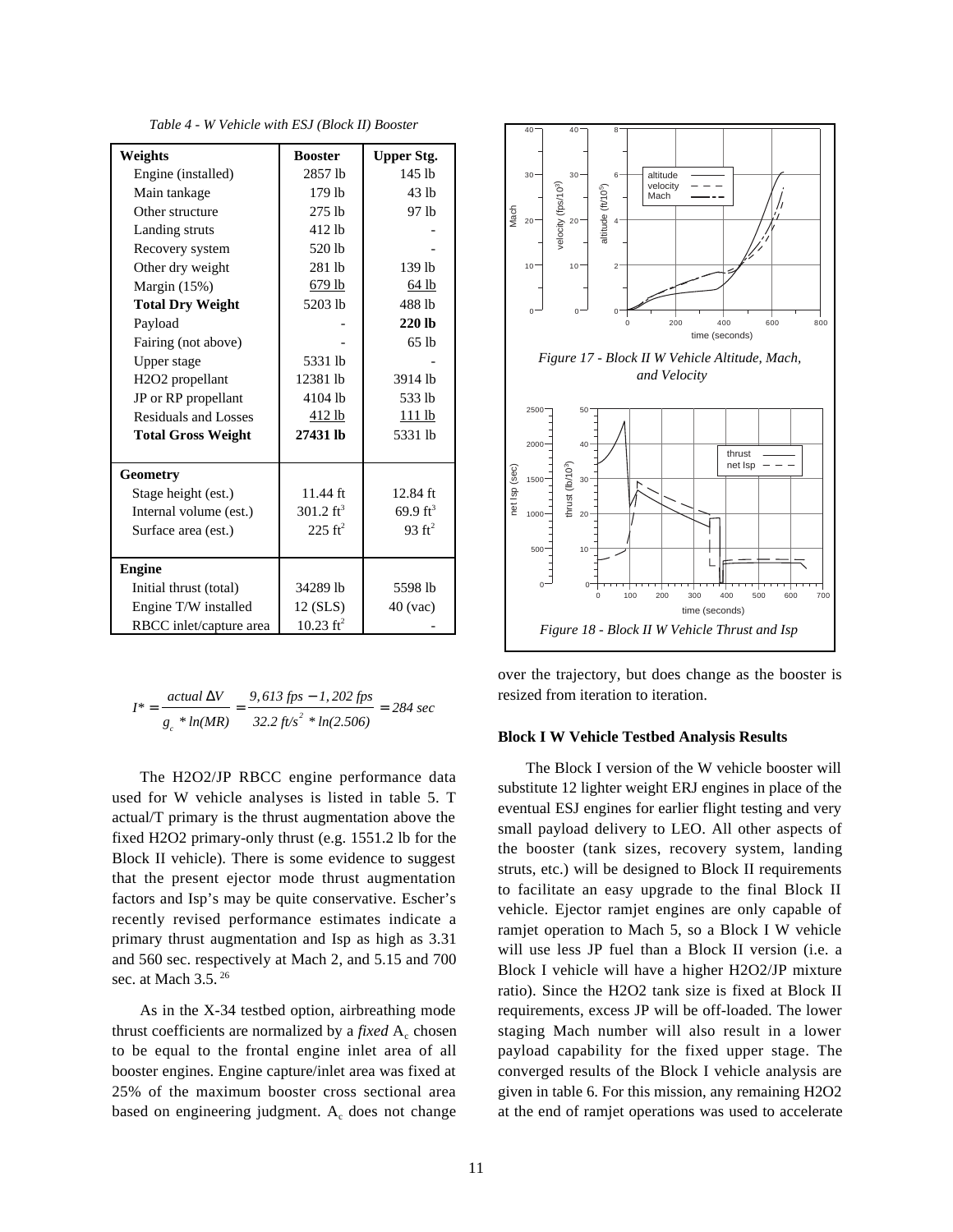the vehicle away from the q boundary. H2O2 is fully tanked at liftoff. With the exception of installed engine T/W and peak airbreathing Mach number (i.e. airbreathing data was only used up to Mach 5), ERJ engine performance was taken to be the same as that presented in table 5.



*Table 5 - Simplified H2O2/JP RBCC Engine Data for W Vehicle Designs*

| Ejector Mode                 | T actual/<br>T primary | <b>Isp</b>         |
|------------------------------|------------------------|--------------------|
| $Mach = 0$                   | 1.84                   | 335 sec            |
| Mach $= 2.5$                 | 2.63                   | $400 \text{ sec}$  |
| Mach $= 3.5$                 | 0.00                   | $400 \text{ sec}$  |
|                              |                        |                    |
| <b>Ramjet/Scramjet Modes</b> | $\mathbf{C}_{\cdot}$   | <b>Isp</b>         |
| Mach $= 2.5$                 | 1.20                   | 1350 sec           |
| Mach $=$ 3.5                 | 1.30                   | $1450 \text{ sec}$ |
| $Mach = 10$                  | 0.55                   | 775 sec            |
|                              |                        |                    |
| <b>Rocket Mode</b>           | T actual/              | Isp                |
|                              | T primary              |                    |
| altitude $> 60,000$ ft.      | 1.00                   | $250 \text{ sec}$  |

In the lower staging Mach number Block I configuration, the mass ratio (MR) of the booster stage is determined to be 2.395, the booster propellant mass fraction is 0.583, the upper stage MR increases to 7.608 (counting the fairing in the initial weight but not in the burnout weight), and the upper stage propellant mass fraction becomes 0.856. The booster H2O2/JP mixture ratio increases to 11.06 after off-loading excess JP fuel. Payload to a 100 nmi. circular orbit drops to only 84 lb., but a reduced propellant load and

*Table 6 - W Vehicle with ERJ (Block I) Booster*

| Weights                   | <b>Booster</b>          | <b>Upper Stg.</b>   |
|---------------------------|-------------------------|---------------------|
| Engine (installed)        | 1931 lb                 | $145$ lb            |
| Main tankage              | 179 lb                  | 43 <sub>1h</sub>    |
| Other structure           | $275$ lb                | 97 lb               |
| Landing struts            | 412 lb                  |                     |
| Recovery system           | 520 lb                  |                     |
| Other dry weight          | 281 lb                  | 139 lb              |
| Margin (15%)              | 540 lb                  | 64 lb               |
| <b>Total Dry Weight</b>   | 4137 lb                 | 488 lb              |
| Payload                   |                         | 84 lb               |
| Fairing (not above)       |                         | 65 lb               |
| Upper stage               | 5195 lb                 |                     |
| H2O2 propellant           | 12381 lb                | 3914 lb             |
| JP or RP propellant       | 1120 lb                 | 533 lb              |
| Residuals and Losses      | 338 lb                  | 111 <sub>lb</sub>   |
| <b>Total Gross Weight</b> | 23170 lb                | 5195 lb             |
|                           |                         |                     |
| Geometry                  |                         |                     |
| Stage height (est.)       | 11.44 ft                | 12.84 ft            |
| Internal volume (est.)    | 301.2 $ft^3$            | $69.9 \text{ ft}^3$ |
| Surface area (est.)       | $225 \text{ ft}^2$      | $93 \text{ ft}^2$   |
|                           |                         |                     |
| <b>Engine</b>             |                         |                     |
| Initial thrust (total)    | 28963 lb                | 5598 lb             |
| Engine T/W installed      | 15 (SLS)                | $40$ (vac)          |
| RBCC inlet/capture area   | $10.23$ ft <sup>2</sup> |                     |

a lighter engines reduces the initial gross weight of this configuration to 23,170 lb. At 0.36%, the payload mass fraction is less than half that of the eventual Block II configuration.

Each of the 12 ERJ engines on the Block I booster generates 2,410 lb of thrust at liftoff. Each ERJ primary generates an H2O2 mass flow rate and primary-only thrust of 6.55 lbm/s and 1,310 lb respectively.

For comparison, a "clean sheet" W vehicle was analyzed assuming that ejector scramjets would never become available, and the program would have to rely solely on ERJ engines to deliver 220 lb. payloads to the target orbit. With a gross weight of 41,000 lb., a payload mass fraction of 0.54%, 16 ERJ engines, and an upper stage weight of 13,230 lb., this concept appears unattractive compared to the ejector scramjet version (Block II) from a performance point of view. In fact, such a vehicle would probably not compete favorably with all-rocket TSTO Bantam-class concepts.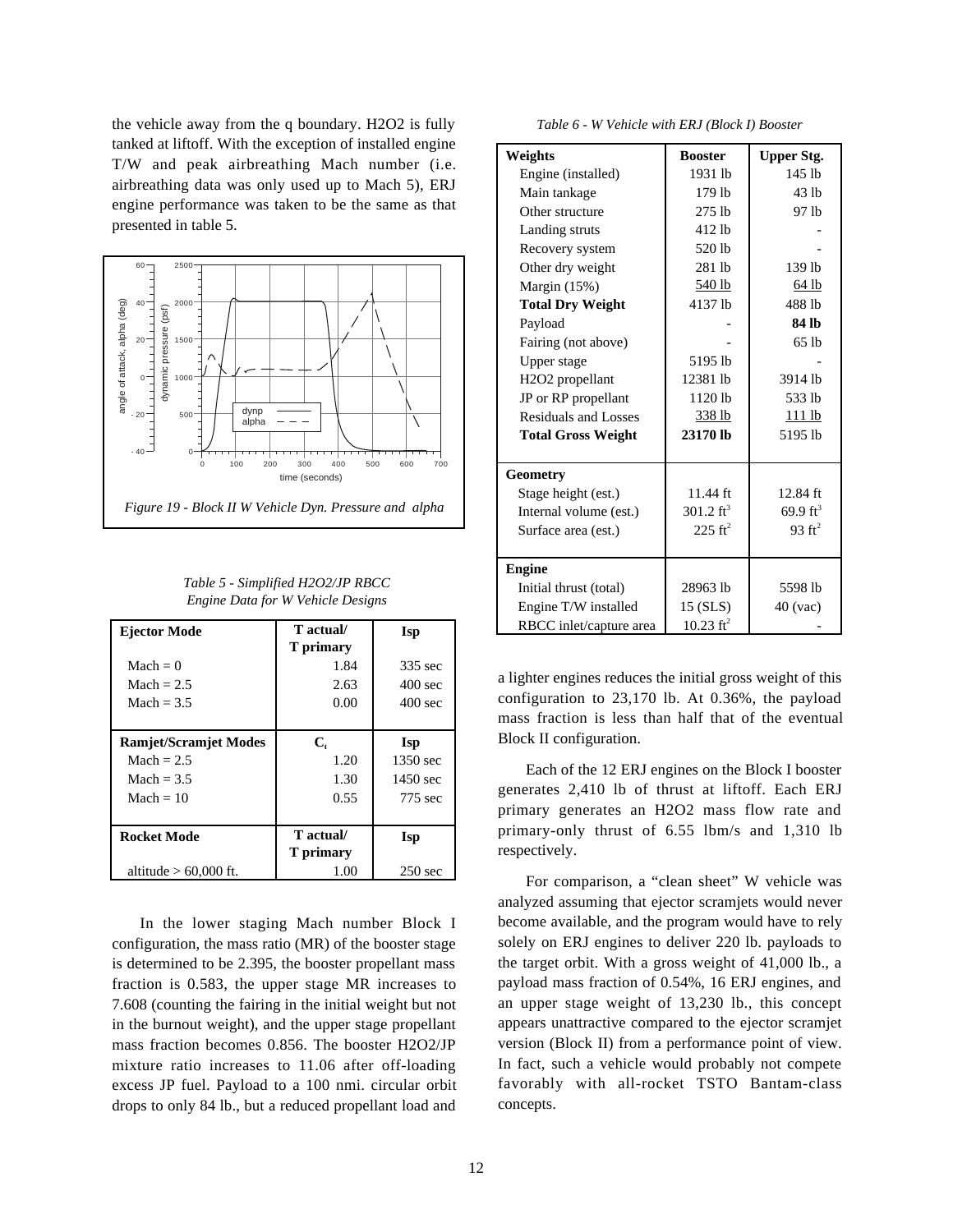#### **W Vehicle Sensitivity Studies**

Rocket-based combined-cycle vehicles are typically very sensitive to installed engine T/W assumptions. Figure 20 shows the sensitivity of the Block II W vehicle to changes in installed ESJ T/W. Recall that the baseline vehicle assumed an ESJ T/W of 12. A relatively feasible increase to a T/W of 15 could result in 10% - 15% reductions in vehicle gross weight, vehicle size, total vehicle dry weight (upper stage plus booster), and perhaps a commensurate reduction in recurring launch costs.



#### **CONCLUSIONS**

This paper reported the results of engineering analyses performed for two possible options for flight testing rocket-based combined-cycle (RBCC) engines — the X-34 and a new small TSTO vehicle development known as the W vehicle. Specific conclusions include the following.

- 1) Both concepts appear capable of serving as RBCC testbeds based on conceptual level preliminary analysis. The test engines can be operated in and transitioned to all modes (ejector, ramjet, scramjet, and rocket if desired) during the test flights. Use of earth-storable propellants on both test concepts accelerates testing possibilities and maintains compatibility with current and historical ground test programs.
- 2) The (new) X-34 is capable of accelerating an G-MMH/G-IRFNA/JP-10 RBCC ejector scramjet test module to hypersonic speeds of about Mach 6.4 along a dynamic pressure boundary of 1,000 psf (i.e. a depressed trajectory). Possible testing at

Mach numbers between 6.5 and 7.5 is limited by the high hypersonic drag of the X-34 concept. High drag also limits the q boundary to below 1,300 - 1,350 psf if the vehicle is to reach scramjet test velocities. Drag reducing modifications to the X-34 shape would help, but such modifications are expected to be expensive. In addition, the quality of the RBCC inlet flow in scramjet mode is likely to be poor for the blunt-nosed X-34 shape. As an alternative, a more aerodynamic testbed such as NASA's new Hyper-X hypersonic research vehicle could be considered.

- 3) The internal test bay volume of the X-34 at 50 ft<sup>3</sup> is adequate to contain the required RBCC test propellants and pressurization system, and the gross weight of the testbed configured X-34 (47,120 lb) does not exceed the lift capability of the L-1011 carrier aircraft. Although the X-34 TPS system would have to be modified for high q and high heating rate hypersonic flight, it does not appear to be an insurmountable problem. However, the underslung test engine position considered in this analysis is cause for some concern. Ground clearance on takeoff and landing may be unacceptably low (less than 1 ft.) and runway debris is likely to be thrown into the inlet during takeoff. Alternate mounting positions might be possible, or as a costly alternative the X-34 could be configured to be air launched from the wing pylon of a B-52 aircraft.
- 4) The W vehicle concept is an attractive vehicle capable of serving multiple purposes in advanced space transportation — a "flying wind tunnel" for hypersonic research, a flight testbed for RBCC propulsion, a near term evolvable Bantam-class launch vehicle for small commercial and research community payloads. Based on present results, the Block II ejector scramjet version of the W vehicle can deliver a payload of 220 lb. to a 100 nmi. low earth orbit with a gross weight of around 27,430 lb. and a total dry weight of 5,690 lb. The total vehicle height is slightly more than 24 ft.
- 5) Recovery/reusability of the booster stage of the W vehicle still requires significant feasibility analysis. While attractive for reducing recurring costs, there are several concerns that should be addressed launch, landing, and abort sites, landing precision requirements, overland flight restrictions, etc.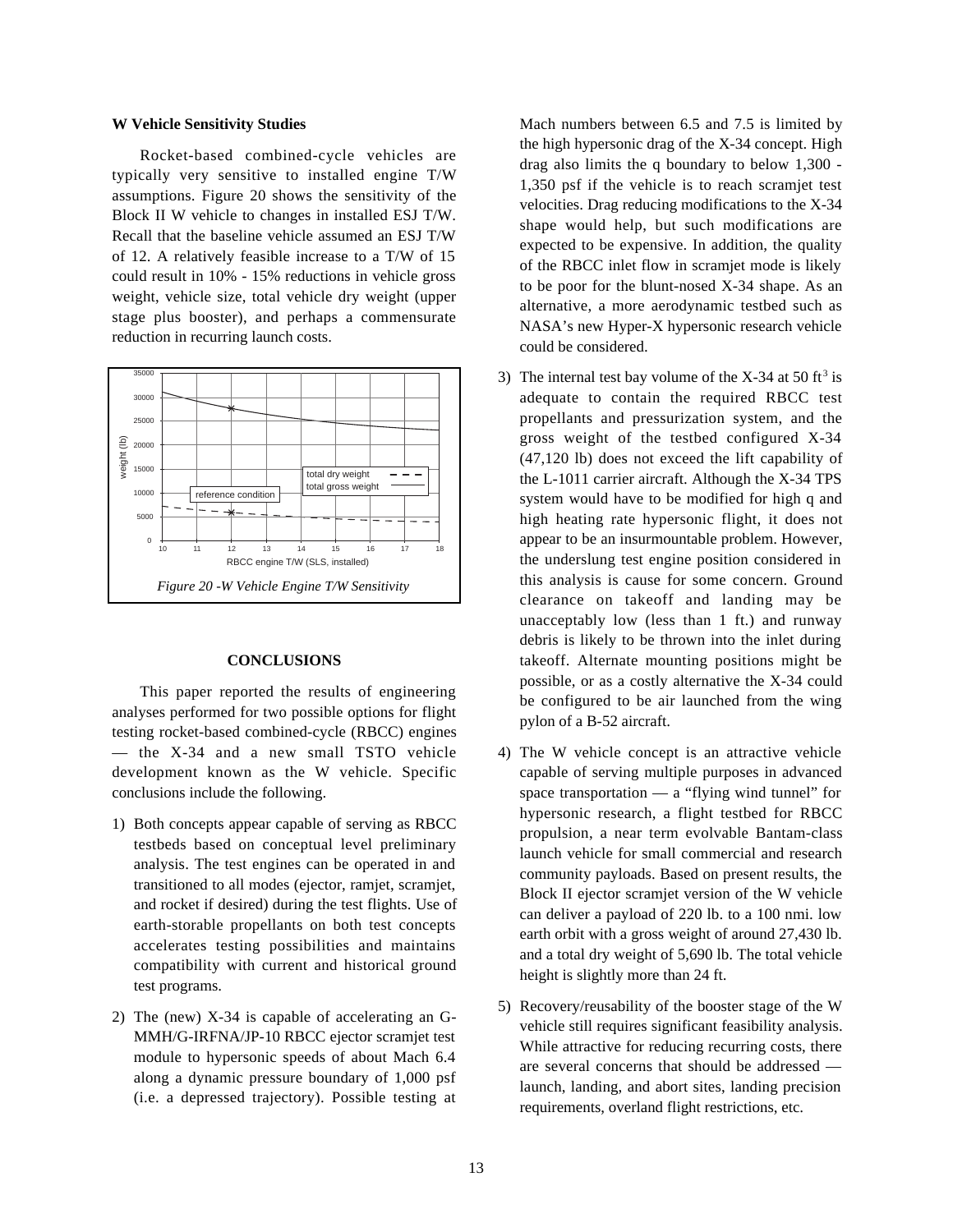# **RECOMMENDATIONS**

The following three suggestions are presented as recommendations for continuing this work and improving the quality of the results.

- 1) Continue to update the X-34 testbed analysis as the X-34 concept matures. Consider alternate mounting locations that might side step the ground clearance issues. Verify the validity of using a blunt-nosed body like the X-34 to flight test scramjets.
- 2) Refine the W vehicle operational concept, weight estimates, and engine performance data. Investigate recovery options.
- 3) Evaluate additional testbed options for RBCC engines, particularly more aerodynamic hypersonic research vehicles such as the Hyper-X vehicle.

#### **ACKNOWLEDGMENTS**

The author gratefully acknowledges the assistance of Mr. Bill Escher at NASA HQ in the definition of the W vehicle concept and propulsion parameters. In addition, Mr. Bill Pannell at NASA - MSFC and Mr. Walt Engelund at NASA - LaRC provided valuable information on the X-34 concept.

This work was initially supported under cooperative agreement NCC1-201 from NASA-Langley Research Center to the Mars Mission Research Center at North Carolina State University. Later work was supported by grant NAG8-1202 from NASA- Marshall Space Flight Center to the Aerospace Systems Design Laboratory at the Georgia Institute of Technology.

## **REFERENCES**

- 1. Billig, Frederick S. "Design and Development of Single-Stage-to-Orbit Vehicles." Johns Hopkins APL Technical Digest, Volume 11, Numbers 3 and 4, 1990.
- 2. Escher, William J. D. "Motive Power for Next Generation Space Transports: Combined Airbreathing + Rocket Propulsion." AIAA paper 95-6076. April 1995.
- 3. Escher, William J. D., Eric H. Hyde, and David M. Anderson. "A User's Primer for Comparative Assessments of All-Rocket and Rocket-Based Combined-Cycle Propulsion Systems for Advanced Earth-to-Orbit Space Transportation Applications." AIAA paper 95-2474. July 1995.
- 4. Foster, Richard W., W. J. D. Escher, and J. W. Robinson. "Air Augmented Rocket Propulsion Concepts." Final report for USAF Astronautics Laboratory contract AFAL-TR-88-004, Astronautics Corporation, April 1988.
- 5. Foster, Richard W., W. J. D. Escher, and J. W. Robinson. "Studies of an Extensively Axisymmetric Rocket Based Combined Cycle (RBCC) Engine Powered SSTO Vehicle." AIAA paper 89-2294, July 1989.
- 6. Olds, John R. and Gerald W. Walberg. "Multidisciplinary Design of a Rocket-Based Combined-Cycle SSTO Launch Vehicle Using Taguchi Methods." AIAA paper 93-1096, February 1993.
- 7. Olds, John R. "Results of a Rocket-Based Combined-Cycle SSTO Design Using Parametric MDO Methods." SAE paper 941165, April 1994.
- 8. Bulman, Mel, and Adam Seibenhaar. "The Strutjet Engine: Exploding the Myths Surrounding High Speed Airbreathing Propulsion." AIAA paper 95- 2475, July 1995.
- 9. Escher, William J. D. and Paul Czysz. "Rocket-Based Combined-Cycle Powered Spaceliner Concept." International Astronautical Federation paper IAF-93-S.4.478. October 1993.
- 10. Escher, William J. D. "Rocket-Based Combined-Cycle RBCC Powered Spaceliner Class Vehicles Can Advantageously Employ Vertical Takeoff and Landing." AIAA paper 95-6145, April 1995.
- 11. Escher, William J. D. "Synerjet for Earth/Orbit Propulsion: Revisiting the 1966 NASA/Marquardt Composite (Airbreathing/Rocket) Propulsion System Study." SAE paper 851163a (reformatted version). May 1985.
- 12. Anon. "Von Braun Sees ScramLACE for NASA Spaceplane." SPACE Daily, March 31, 1967, pg. 177.